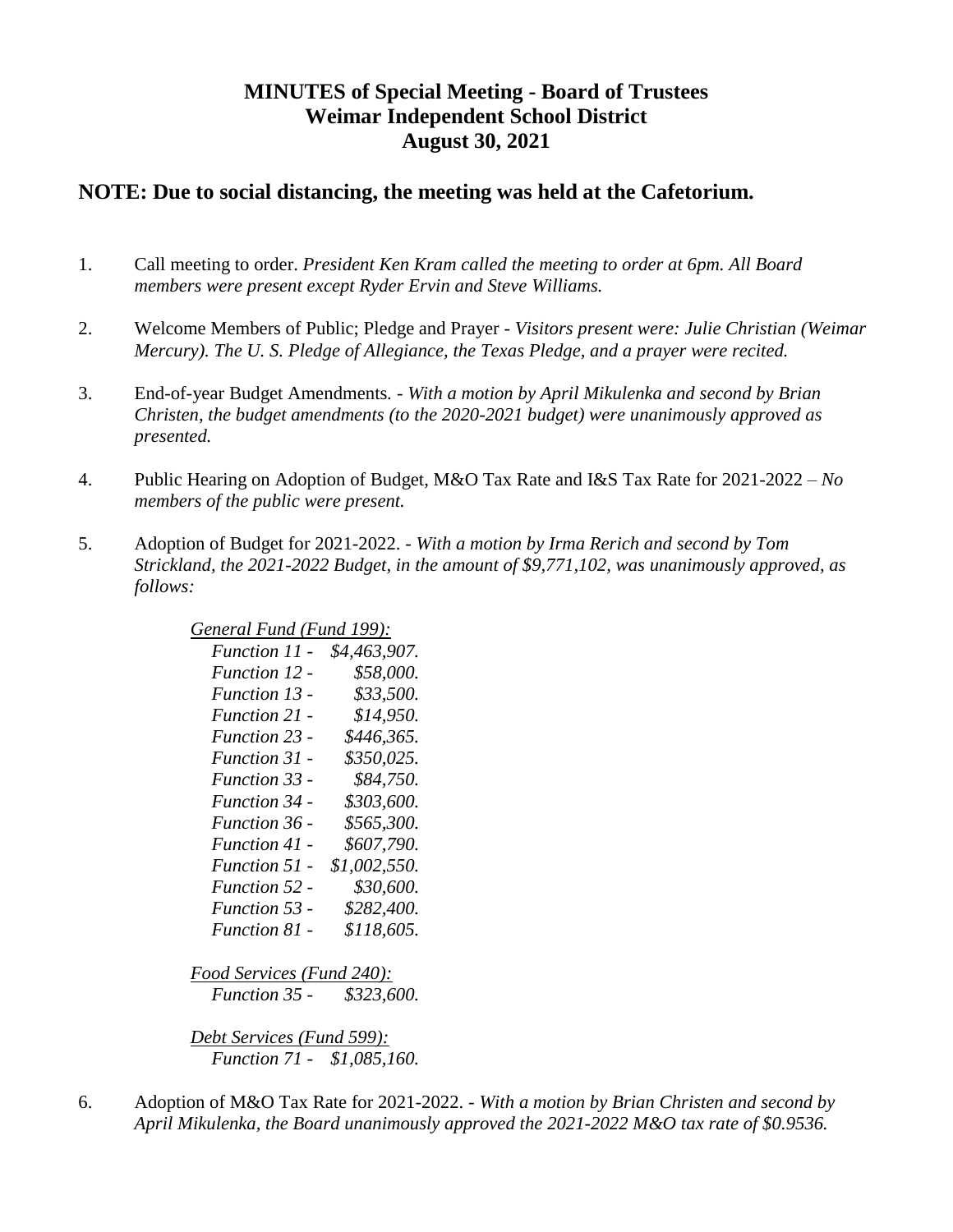7. Adoption of I&S Tax Rate for 2021-2022. *With a motion by April Mikulenka and second by Brian Christen, the Board unanimously approved the 2021-2022 I&S tax rate of \$0.21.*

### *SEE ATTACHED ORDINANCE SETTING TAX RATE*

- 8. Consider, Discuss, and Take Possible Action related to COVID-19 Issues. *– Discussion regarding the increasing number of COVID positive cases, but no action was deemed necessary at this time.*
- 9. Personnel.
- 10. Closed Session
	- a. To deliberate the appointment, employment, evaluation, reassignment, duties, discipline, or dismissal of a public officer or employee (551.074).

*The Board entered into closed session to discuss Item 9, at 6:24pm.*

- 11. Open Session.
	- a. Action resulting from Closed Session. *The Board reconvened in open session at 7:05pm. No action was taken.*

Adjournment. *With no further business before the Board, President Ken Kram adjourned the meeting at 7:06pm*